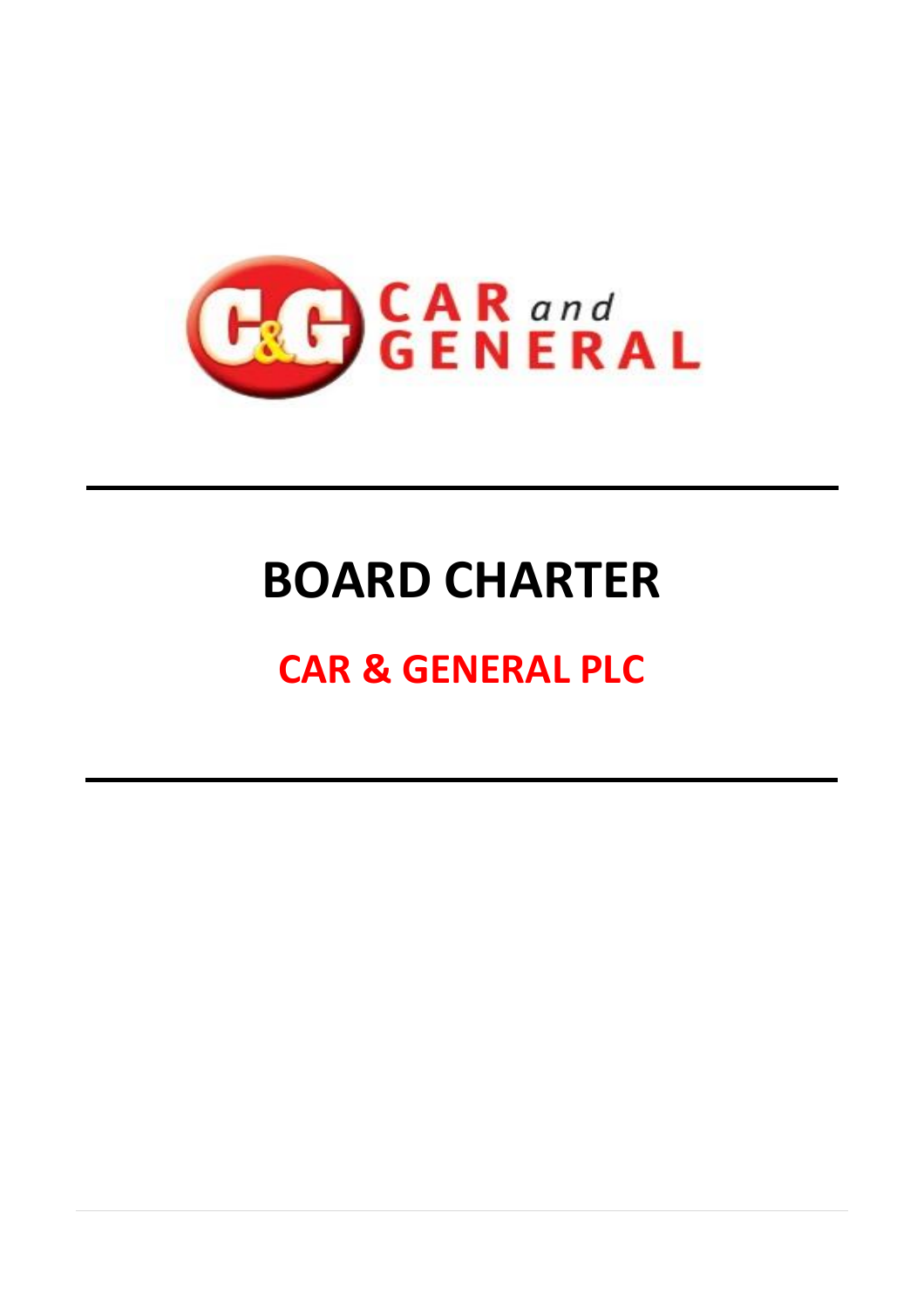

# **TABLE OF CONTENTS**

| 1.  |  |
|-----|--|
| 2.  |  |
| 3.  |  |
| 4.  |  |
| 5.  |  |
| 6.  |  |
| 7.  |  |
| 8.  |  |
| 9.  |  |
| 10. |  |
|     |  |
|     |  |
|     |  |
|     |  |
|     |  |
|     |  |
|     |  |
|     |  |
|     |  |
|     |  |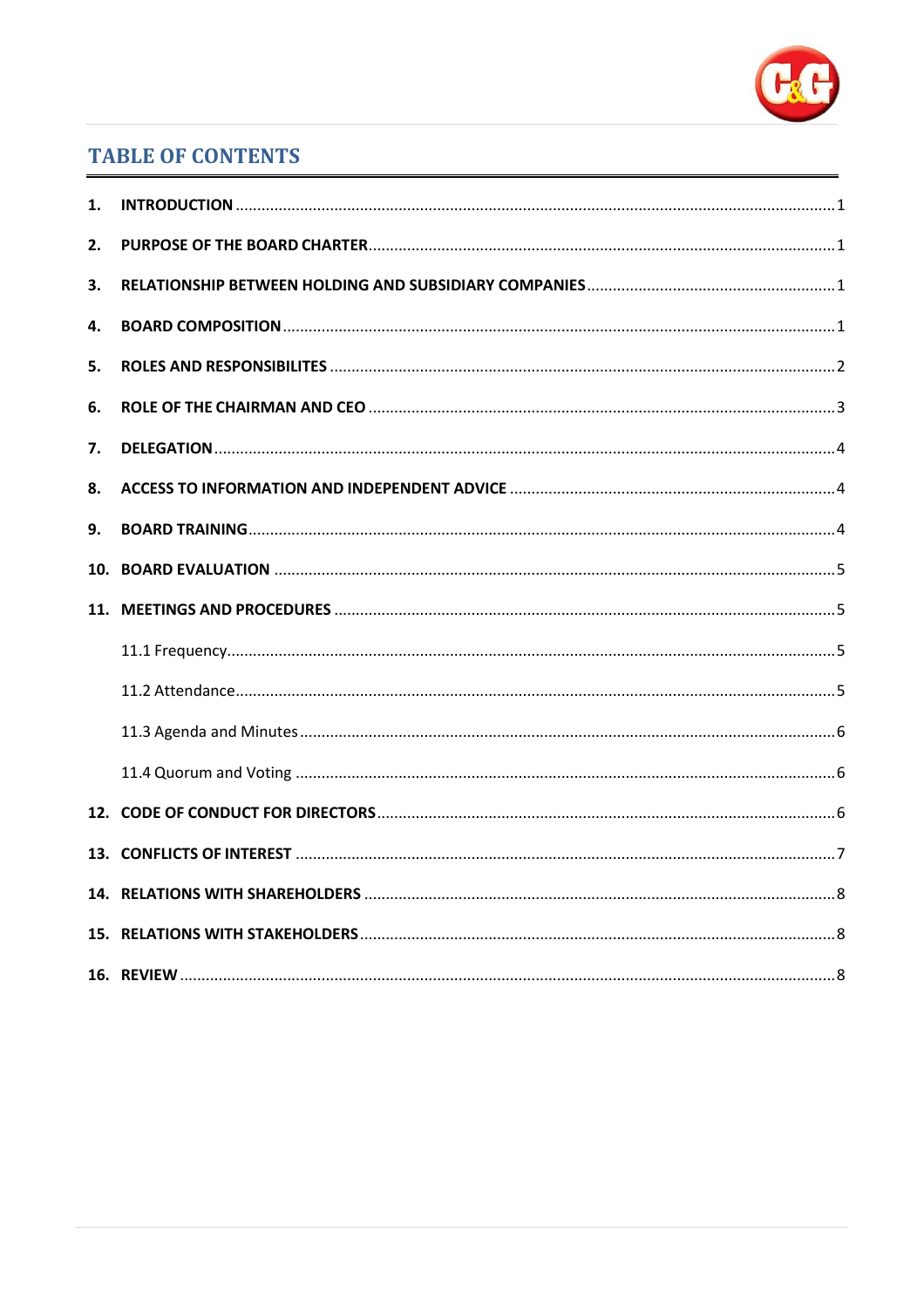

#### <span id="page-2-0"></span>**1. INTRODUCTION**

The Board of Directors ("the Board") of Car & General Plc ("the Company") acknowledges the need for a Board Charter ("Board Charter" / "Charter") as recommended in the Companies Act No. 17 of 2015 ("The Act"), and other prescribed or recommended legal and governance codes and provisions.

This Board Charter is subject to the provisions of the Act and its Regulations, the Company's Memorandum of Incorporation ("MOI"), other relevant laws, regulatory and supervisory prescripts, and applicable corporate governance principles, codes and best practices.

#### <span id="page-2-1"></span>**2. PURPOSE OF THE BOARD CHARTER**

This charter sets out the key values and principles of the Board of directors of Car & General Plc ("Company").

The purpose of the Board Charter is to set out the Board's role and responsibilities, its authority, composition, functioning and other related matters. It serves as a source of reference for existing and new directors, and all directors on the Board should read and be familiar with the contents of this Charter.

#### <span id="page-2-2"></span>**3. RELATIONSHIP BETWEEN HOLDING AND SUBSIDIARY COMPANIES**

- 3.1 Car and General Company is a holding company with subsidiary companies. It is a legal entity registered and incorporated in Kenya and listed in the Nairobi Stock Exchange.
- 3.2 The Directors shall, notwithstanding the separate legal persona of the Company, take cognizance at all times of directives, policies and processes applicable to Car & General Plc and its subsidiaries and, in order to avoid duplication of governance within the group, comply with the provisions thereof, as applicable and without reservation, unless legal precluded to do so.

# <span id="page-2-3"></span>**4. BOARD COMPOSITION**

- 4.1 The full Board determines the size of the Board, subject to relevant laws, regulation, the provisions of the Company's MOI and recommended practices.
- 4.2 The Board shall consist of a sufficient number of non-executive directors and independent directorsto promote objectivity in decision-making by the Board.
- 4.3 The Board shall consist of an appropriate number and mix of individuals to ensure that there is an overall adequate spread and level of knowledge, skills and expertise at board level commensurate with the nature, scale and complexity of the business and risks of the insurers.
- 4.4 All appointments to the Board will be made through a formal and transparent process, and will be a matter for the Board as a whole or relevant Board Committee (duly mandated), taking into account Car & General Plc policies.
- 4.5 Selection of Directors should, *inter alia*, take cognisance of having a balanced Board in terms of diversity, skills, gender and age.
- 4.6 The Board shall comprise of Directors with the appropriate skills to ensure that it is able to carry out its duties.
- 4.7 The Board shall, on an annual basis, appoint from amongst its members a Chairperson, of the Company, who shall be an independent non-executive Director.
- 4.8 The appointment, rotation, resignation and removal of Directors shall be done in accordance with the Company's MOI.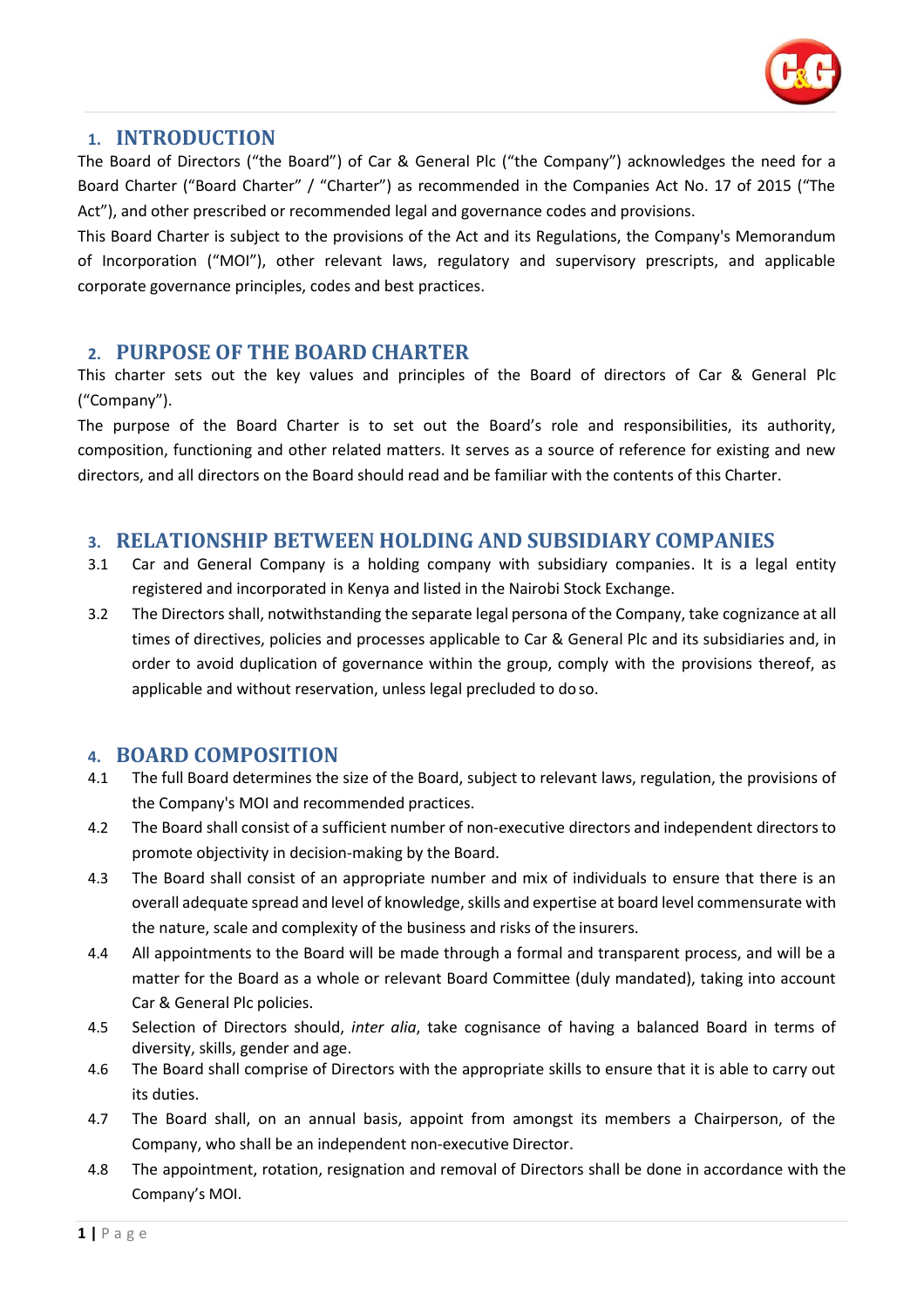

4.9 The necessary induction and training for Directors shall be provided by the Centre for Corporate Governance in Kenya, as and when required.

#### <span id="page-3-0"></span>**5. ROLES AND RESPONSIBILITES**

The Board shall act at all times in the best interests of the Company and take ultimate responsibility for the Company's performance, affairs, actions and decisions. The Board shall:

- 5.1 Determine and oversee the implementation of the Company's business objectives and strategies for achieving those objectives. Review the business objectives and strategies regularly to be consistent with the long-term interests and viability of the business and the legitimate interests of its stakeholders and policyholders.
- 5.2 Ensure that the roles and responsibilities allocated to the Board and Managing Executives are clearly defined so as to promote an appropriate separation of oversight function from management responsibilities.
- 5.3 Ensure that there are adequate policies and procedures relating to the appointment, dismissal and succession of Managing Executives.
- 5.4 Monitor that Directors and Managing Executives and persons that control the Company at all times meet the Company's fit and proper requirements in order to facilitate the sound and prudent management of the business.
- 5.5 Provide oversight in respect of the design and implementation of sound risk management and internal control systems and functions.
- 5.6 Adopt and oversee the effective implementation of Company policies and procedures.
- 5.7 Ensure reliable and transparent financial reporting for public and supervisory purposes.
- 5.8 Implement systems and controls to ensure the promotion of appropriate, timely and effective communications with the regulatory body, relevant stakeholders on the governance of the Company, in order to enable informed judgments to be made on matters such as the effectiveness of the Board and Managing Executives in governing the Company.
- 5.9 Adopt appropriate policies and procedures to oversee Managing Executives' responsibilitiesto:
	- carry out the day-to-day operations of the Company effectively and in accordance with the Company strategies, policies and procedures;
	- promote a culture of sound risk management, compliance and policyholder protection;
	- provide the Board with adequate and timely information to enable it to carry out its duties and functions, including the monitoring and review of the performance and risk exposures of the Company, and the performance of Managing Executives; and
	- provide relevant stakeholders and the regulatory authority with the information required to satisfy legal and other obligations applicable to the Company or Managing Executives.
- 5.10 Regularly monitor and evaluate the adequacy and effectiveness of the Company's governance framework and notify the regulatory authorities of any shortcomings and the reasons therefor, as required.
- 5.11 Approve matters requiring general or specific Board approval in terms of legislation.
- 5.12 Deal with matters reserved exclusively for itself in terms of the Company's Delegation of Authority process.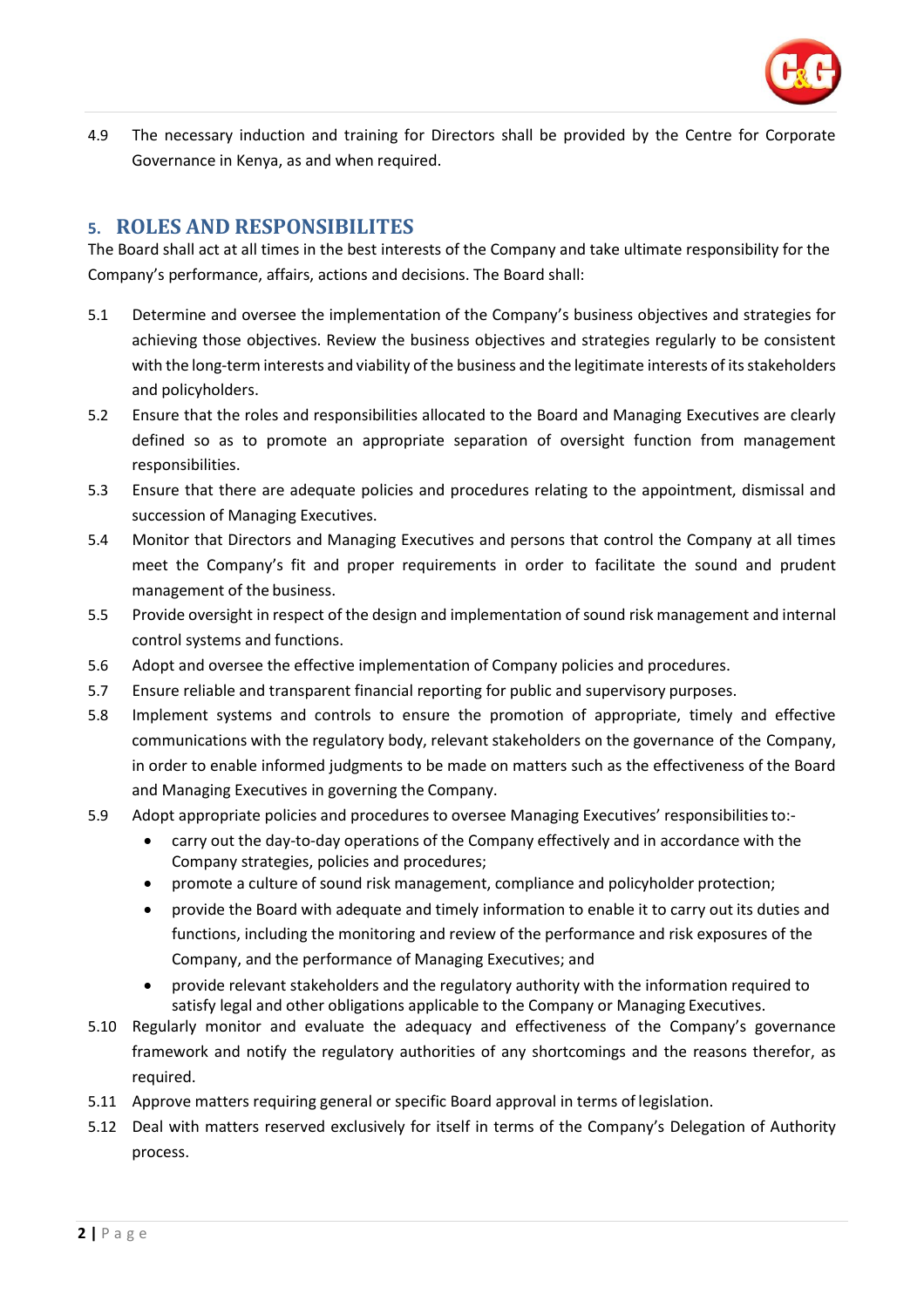

- 5.13 Undertake such other roles and responsibilities as may be prescribed by applicable legislation and/or regulations, including functions that may be delegated to the Board.
- 5.14 Perform responsibilities required by relevant Board approved policies including the review and approval of such policies.
- 5.15 Undertake to complete the director performance assessments as approved by the Board from time to time.

### <span id="page-4-0"></span>**6. ROLE OF THE CHAIRMAN AND CEO**

Core functions performed by the Chairman of the Board should include but not be limited to the following:

- Provide leadership to the Board and ensure its effectiveness in all aspects of its role. The Chair shall set the Board agenda with the assistance of the Chief Executive Officer and Company Secretary.
- Facilitate the effective contribution of non-executive directors and encourage constructive relations between executive and non-executive directors.
- Develop the strategy of the Company, together with the CEO, and ensure the Board is fully appraised and has the opportunity to debate the strategic direction of the Company.
- Put in place and maintain an effective delegation of authority structure to provide effective management and control over the Company's business with the assistance of the CEO;
- Communicate effectively with the Company's stakeholders. The stakeholders include, where applicable, shareholders, regulators, governments, customers, staff and the communities within which the Company operates;
- Set the ethical tone for the Board and the Company;
- Providing overall leadership to the Board without limiting the principle of collective responsibility for Board decisions, while at the same time being aware of the individual duties of Board members;
- Presiding over Board meetings and ensure that time allocated to meetings are used productively. The Chairman should encourage collegiality amongst Board members without inhibiting candid debate and creative tension amongst board members;
- Acting asthe link between the Board and management and particularly between the Board and the CEO ensuring that directors play a full and constructive role in the affairs of the company and take a lead role in the process for removing non-performing or unsuitable directors from the board; and
- Ensuring that decisions by the Board are executed timeously.

#### *The role of the CEO shall be to:*

- Ensure that the policies spelt out by the Board in the Company's overall corporate strategy are implemented;
- Identify and recommend to the board competent officers to manage the operations of the institution. In the fulfilment of this duty, the CEO should ensure that the institution's human resources policy is adhered to;
- Co-ordinate the operations of the various departments within the institution;
- Establish and maintain efficient and adequate internal control systems;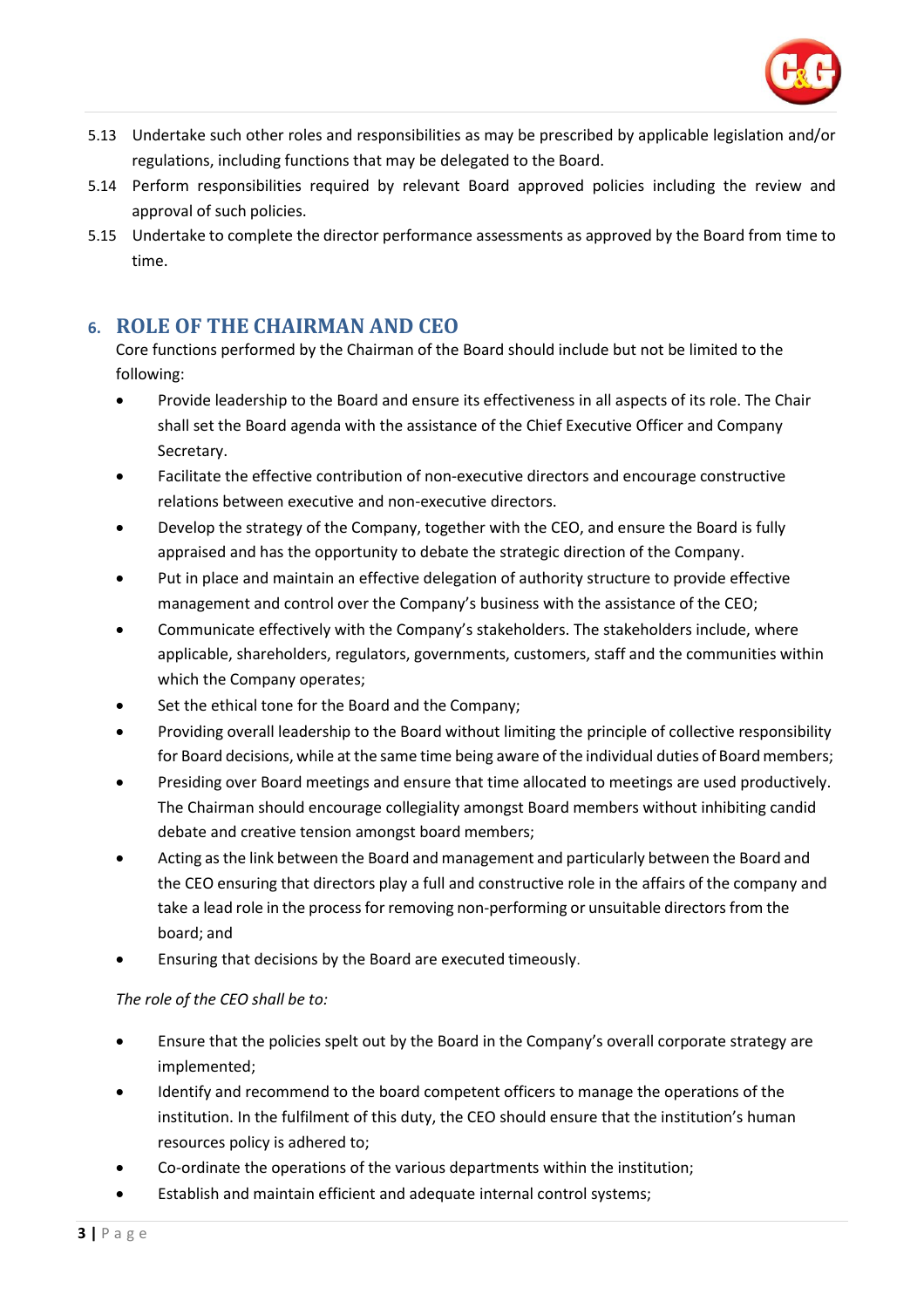

- Design and implement the necessary management information systems in order to facilitate efficient and effective communication within the institution;
- Ensure that the Board is frequently and adequately appraised about the operations of the institution through presentation of relevant board papers, which must cover, but are not limited to, the following areas:
	- $\circ$  Actual performance compared with the past performance and the budget together with explanations of all the variances.
	- o Capital structure and adequacy.
	- $\circ$  Advances performance in particular problem loans, losses, recoveries and provisions.
	- o Income and expenses.
	- o Report on violation of laws and remedial activities undertaken to ensure compliance with the regulators
	- o Any other areas relevant to the institution's operations.
	- o Any other duties as may be assigned by the Board from time to time.

#### <span id="page-5-0"></span>**7. DELEGATION**

- 7.1 Effective governance of the Company requires management to be involved in all significant decisions, and to be accountable to the Board. All delegated authorities must emanate from the Board.
- 7.2 In establishing delegated authorities, whether for risk/business approval, financial expenditure approval, or other approvals, the Company mirrors Car & General delegations of authority, in respect of both quantum and individuals to be granted authority.
- 7.3 The CEO must raise with the Board any matter of significance affecting the Company which requires the Board's attention, including any matters which exceed the delegated authority of the executive management.
- 7.4 The Board shall delegate certain functions to well-structured committees but without abdicating its own responsibilities.
- 7.5 The Board will assess whether and to what extent the establishment of committees of the Board, or *ad hoc* committees, is necessary and appropriate, having regard to the overall structure of Car & General Company. The Committees appointed may serve and fulfill the needs of the subsidiary entities within the group, unless specifically excluded, or precluded by law, or where separate in-country Board Committees have been or are required to be established.

#### <span id="page-5-1"></span>**8. ACCESS TO INFORMATION AND INDEPENDENT ADVICE**

- 8.1 The Board may from time to time require independent legal, financial, governance or other expert advice. To facilitate this, the Board shall ensure members obtain external advice, as may be required, at the company's expense and shall invite senior management to provide technical advice as needed.
- 8.2 The Board shall establish procedures to allow its members access to relevant, accurate and complete information and professional advice in order to discharge its duties effectively.

#### <span id="page-5-2"></span>**9. BOARD TRAINING**

9.1 Each Board member shall participate in an induction program that is tailored to effectively orient the member to the Company's business, strategy, objectives, policies, procedures, operations, senior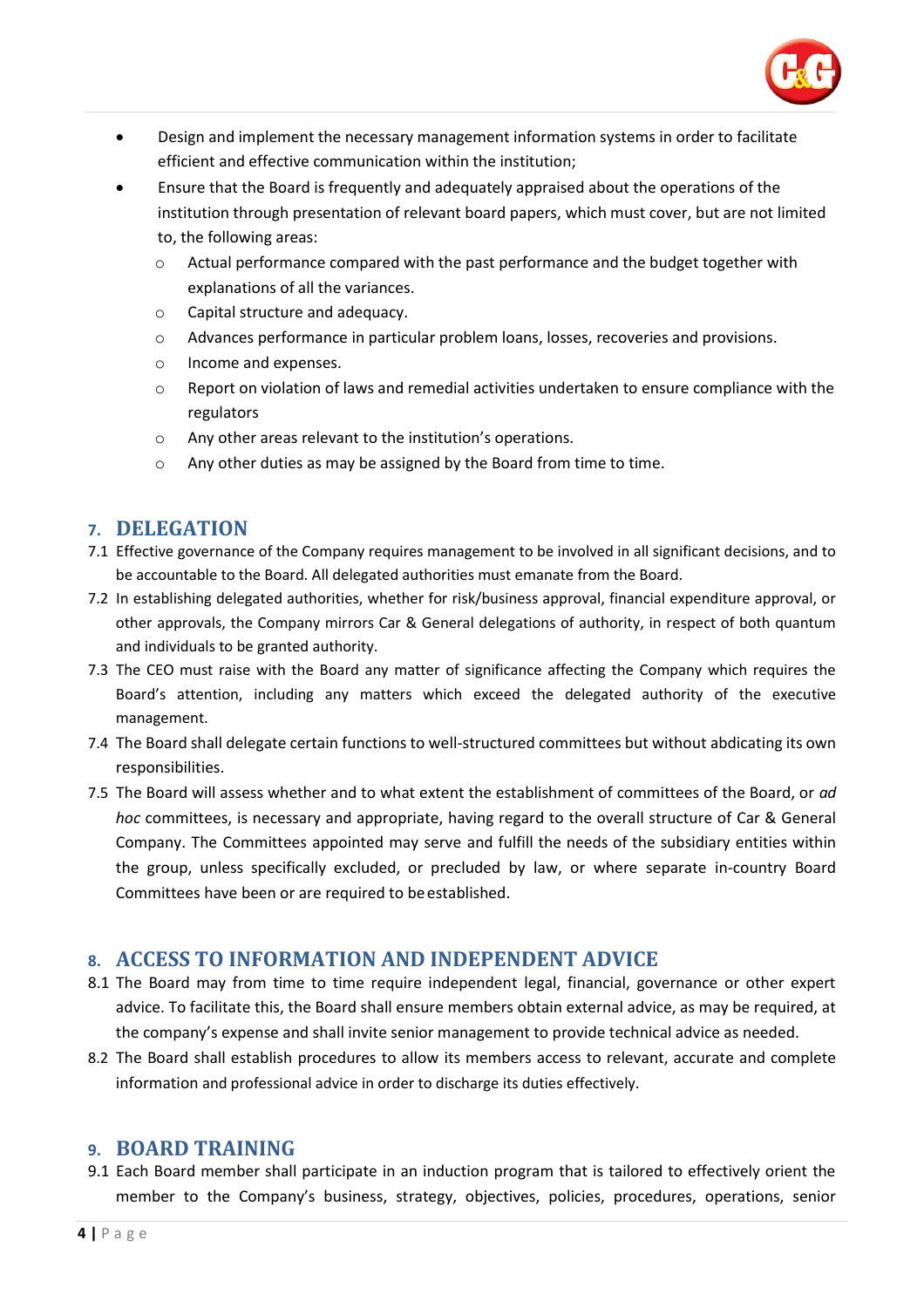

management and the business environment. The induction shall also include all the necessary information that shall be required by a member for effective performance on the Board. New Board members shall also be introduced to their fiduciary duties and responsibilities as well as any other aspects that are unique to the business.

- 9.2 Board members should have a clear understanding of their role in corporate governance and be able to exercise sound and objective judgment about the affairs of the Company.
- 9.3 The Board shall ensure adequate Board development through continuous training to keep the Board well informed on critical information pertinent to the business and corporate governance environment.
- 9.4 The Board shall conduct an annual review to identify the training needs for each member on a regular basis and facilitate up skilling as well as continuous development.

#### <span id="page-6-0"></span>**10. BOARD EVALUATION**

- 10.1 For improved Board effectiveness, the Board shall carry out an assessment of its performance the performance of the Chairperson, that of its committees, individual members, the Chief Executive Officer and the Company Secretary.
- 10.2 The Board shall discuss the results of the evaluation exercise which shall also inform the Board on the training needs for its members.
- 10.3 The Board shall disclose whether evaluation of the Board, the chairperson, the Chief Executive Officer and company secretary has been undertaken in the annual report and financial statements of the company

# <span id="page-6-1"></span>**11. MEETINGS AND PROCEDURES**

# <span id="page-6-2"></span>11.1 Frequency

- The Board shall hold sufficient scheduled meetings to discharge all its duties as set out in this Charter and other relevant Company documents and policies as well as prescribed legislation.
- There shall be a minimum of 4 (four) meetings per year and additional meetings shall be held as and when necessary.
- A schedule of regular meetings for the following year shall be provided to the Directors at the end of each year.

# <span id="page-6-3"></span>11.2 Attendance

- Board members must attend allscheduled meetings of the Board, including meetings called on an *ad hoc*  basis for special matters, unless prior apology, with reasons, has been submitted to the Chairperson or Company Secretary.
- The Chairperson and CEO may invite employees and/or advisors to attend Board meetings whenever deemed appropriate, provided that such invitees may not vote at Board meetings.
- If the nominated Chairperson of the Board is absent from a meeting, the Directors present must elect one of the Directors amongst them to act as a Chairperson, subject to the provisions of the Company's MOI.
- If a Director is absent from three consecutive board meetings, the Chairman shall engage with the Director in connection with the matter.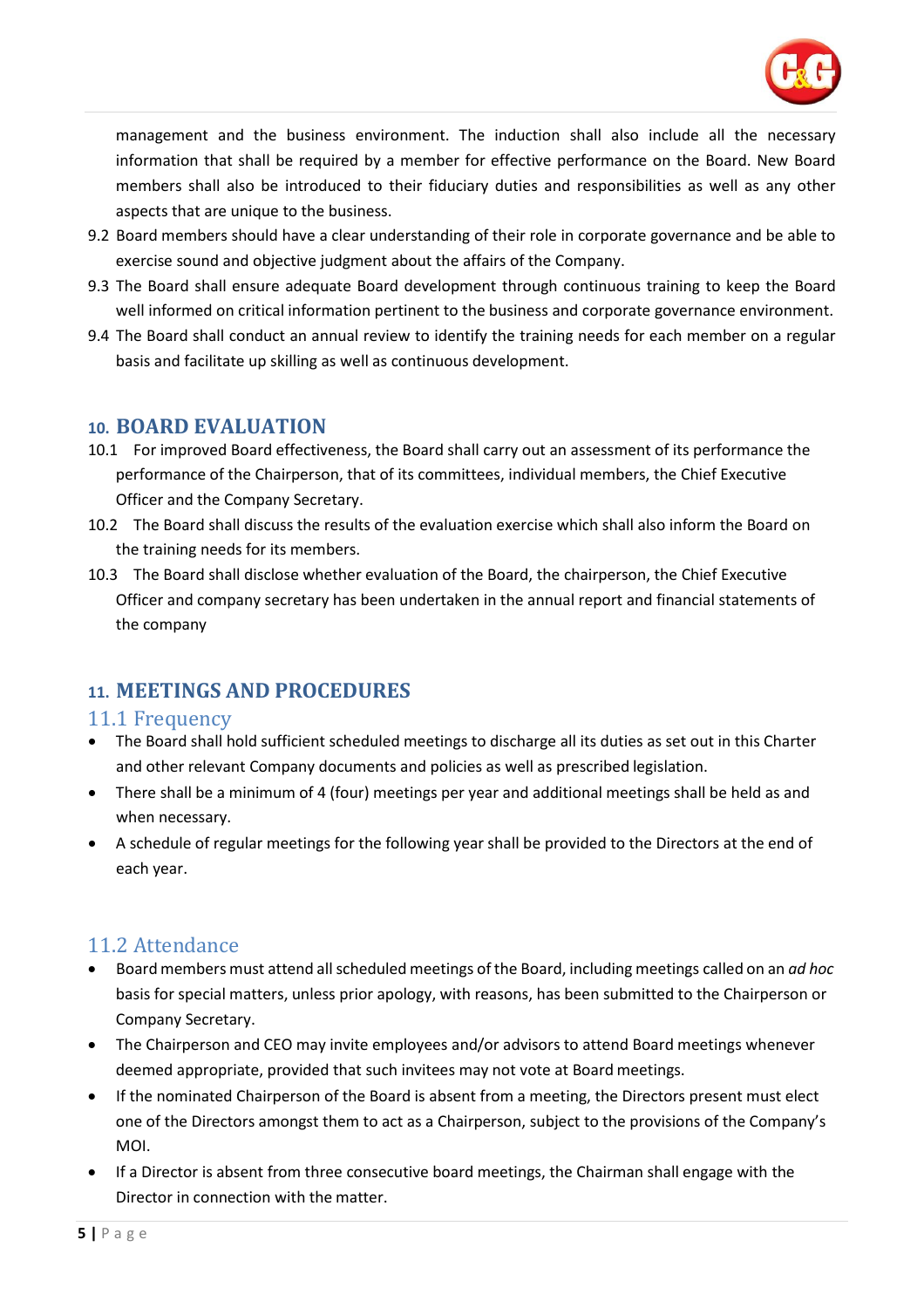

# <span id="page-7-0"></span>11.3 Agenda and Minutes

- The Board shall establish an annual work plan for each year to ensure that all relevant matters are covered by the agendas of the meetings planned for the year.
- The Chairperson of the Board may meet with the CEO, CFO and/or the Company Secretary prior to a Board meeting to discuss important issues and agree on the agenda.
- The notice of each meeting of the Board, confirming the venue, time and date and enclosing an agenda of items to be discussed, together with supporting documentation shall, other than under exceptional circumstances, be forwarded to each Director at least five (5) working days prior to the date of the meeting, unless alternative arrangements and timelines have been made with members.
- The content, presentation and delivery of agenda packs to Directors for each meeting will be in accordance with the guidelines agreed by the Board.
- The minutes of each Board meeting must be completed as soon as possible after the meeting. The minutes must be formally approved by the Board at its next scheduled meeting.

# <span id="page-7-1"></span>11.4 Quorum and Voting

- A quorum for meetings shall be the number of Directors specified in the MOI.
- Any non-Director in attendance at Board meetings shall not count towards the quorum for that meeting and shall have no voting rights where decisions are to be voted on.
- Wherever possible the Committee will take decisions on a consensus basis. Where consensus cannot be reached, voting shall take place by a show of hands. For record purposes, only the votes of the members of the Committee who are directors shall be counted, whether or not consensus isreached.
- A meeting may be conducted by way of electronic media such as video or telephone conferencing.
- Should the need arise for a decision to be taken by the Board and, due to urgency, the matter cannot be postponed until the next meeting, the required decision may be obtained by following the process as set out hereunder:
	- o An appropriate memorandum must be prepared, addressing the relevant background facts and setting out the proposed resolution;
	- $\circ$  The Company Secretary must e-mail or fax the documentation to each member and advise the members of the time and date by which a written response is required;
	- o For a decision to be legitimately taken by round robin procedure, the support of the majority of members is required in writing and signed by them (and for the purposes of this procedure, communication per fax and/or email will be regarded as being in writing). Should a Board member object to a decision, the remaining members of the Board must be advised of such objection;
	- o The final decision must be conveyed to the full Board within a reasonable period of being finalised, and also be reported on at the next Board meeting and recorded in the minute book.

# <span id="page-7-2"></span>**12. CODE OF CONDUCT FOR DIRECTORS**

- 12.1 The Board expects its members, both individually and collectively, to act ethically and in a manner consistent with the values of the business.
- 12.2 A Director must act honestly, in good faith and in the best interests of the Company as a whole, at all times.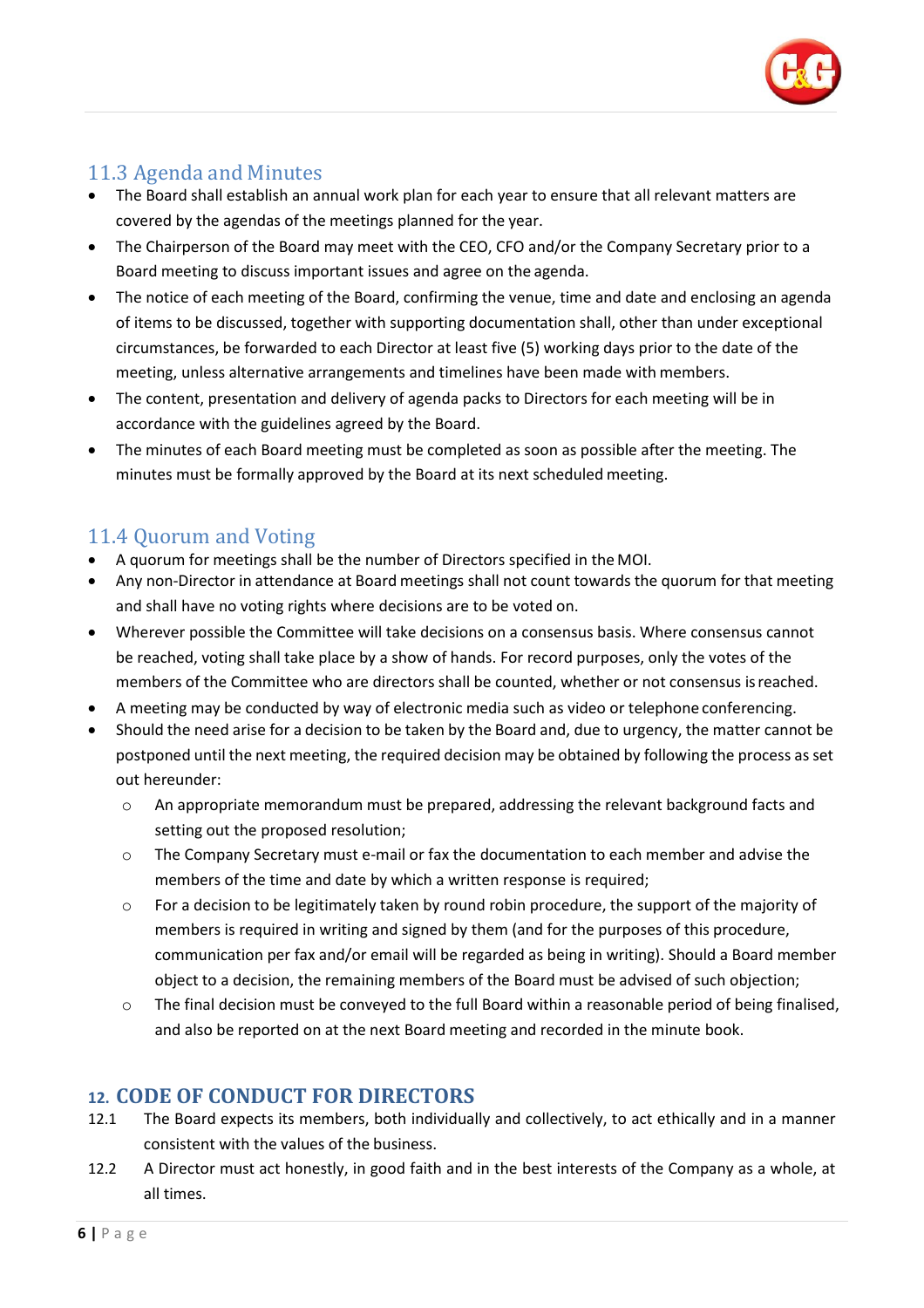

- 12.3 Directors must act in the best interests of the Company and its stakeholders, such aspolicyholders.
- 12.4 A Director must use the powers of office for a proper purpose, and shall use due care and diligence in fulfilling the functions of office and exercising the powers attached to thatoffice.
- 12.5 A Director must recognize that the primary responsibility is to the Company's shareholders as a whole, but should also have regard for the interests of all stakeholders of the Company.
- 12.6 A Director must not make improper use of information acquired as a Director.
- 12.7 Board members must be fully prepared for Board meetings to be able to provide appropriate and constructive input on matters for discussion.
- 12.8 A Director must not take improper advantage of the position of Director.
- 12.9 A Director must not allow personal interests, or the interest of any associated person, to conflict with the interests of the Company.
- 12.10 A Director has an obligation to be independent and impartial in judgment and actions, and to take all reasonable steps to be satisfied as to the soundness of all decisions taken by the Board of Directors.
- 12.11 Confidential information received by a Director in the course of the exercise of their duties as a Director of the Company remains the property of the Company and it is improper to disclose it, or allow it to be disclosed, unless that disclosure has been authorized by the Company, or the person from whom the information is received, or is required by law.
- 12.12 A Director should not engage in conduct likely to bring discredit upon the Company.
- 12.13 A Director has an obligation, at all times, to comply with the spirit, as well as the letter, of thelaw.
- 12.14 Directors should ensure, to the extent applicable in their capacities as Directors, compliance with all legislation as well as applicable governance principles and the principles of this Code of Conduct.

#### <span id="page-8-0"></span>**13. CONFLICTS OF INTEREST**

- 13.1 Directors must disclose their personal financial interests, and those of persons related to them, in contracts or other matters in which the Company has a material interest or which are to be considered at a Board meeting. Directors are required to disclose any potential conflict of interest as soon as they become aware of it.
- 13.2 A Director shall not be disqualified, by virtue of his office, from contracting with the Company or any of its subsidiaries, provided that this is duly disclosed. However, each Director shall minimize the possibility of any conflict of interest with the Company, by restricting involvement in other businesses that would be likely to lead to a conflict of interest.
- 13.3 Full disclosure of the nature of a Director's interest in any matter before the Board, is required prior to commencement of meetings.
- 13.4 A Director may not vote on any matter in which he or she has an interest.
- 13.5 Where conflicts of interest do arise, Directors shall recuse themselves from any meeting at the discretion of the Chairperson and subject to complying with the provisions of any prescribed legislation.
- 13.6 A register of declarations of interest shall be kept and maintained by the Company.
- 13.7 Executive Directors must distinguish between their role as Director and that of manager. If these roles conflict, they should withdraw from the discussion and the voting. An executive Director, when acting as a Director as opposed to when acting as a manager, is not accountable to the CEO in the hierarchal sense for their actions or vote.